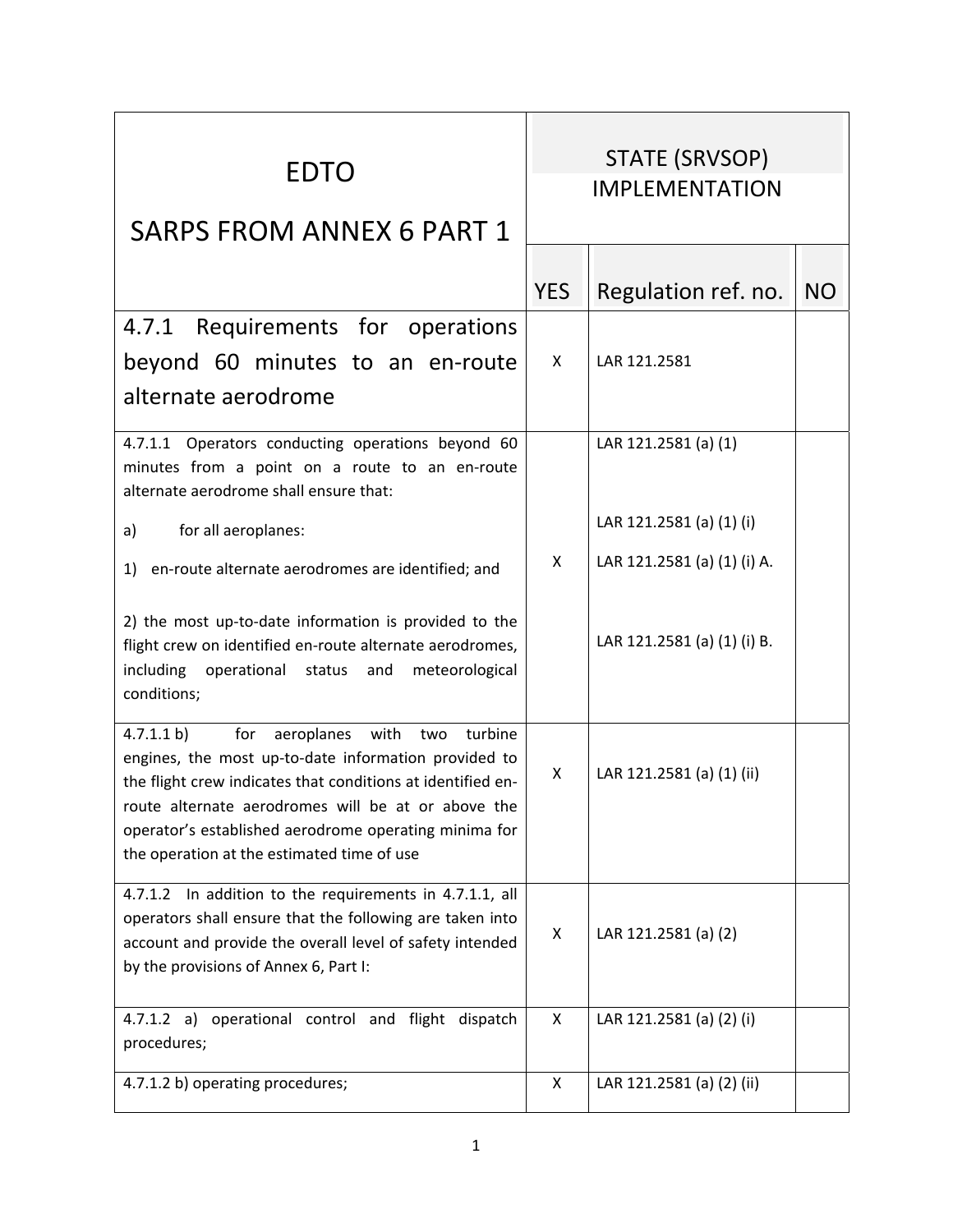| 4.7.1.2 c) training programmes.                                                                                                                                                                                                                                                                                                                                                                                                                                                                                                                                                                         | X  | LAR 121.2581 (a) (2) (iii) |
|---------------------------------------------------------------------------------------------------------------------------------------------------------------------------------------------------------------------------------------------------------------------------------------------------------------------------------------------------------------------------------------------------------------------------------------------------------------------------------------------------------------------------------------------------------------------------------------------------------|----|----------------------------|
| Requirements for extended<br>4.7.2                                                                                                                                                                                                                                                                                                                                                                                                                                                                                                                                                                      |    |                            |
| diversion time operations (EDTO)                                                                                                                                                                                                                                                                                                                                                                                                                                                                                                                                                                        | X  | LAR 121.2581 (b)           |
| 4.7.2.1 Unless the operation has been specifically<br>approved by the State of the Operator, an aeroplane<br>with two or more turbine engines shall not be operated<br>on a route where the diversion time to an en-route<br>alternate aerodrome from any point on the route,<br>calculated in ISA and still-air conditions at the one-<br>engine-inoperative cruise speed for aeroplanes with two<br>turbine engines and at the all engines operating cruise<br>speed for aeroplanes with more than two turbine<br>engines, exceeds a threshold time established for such<br>operations by that State. | x  | LAR 121.2581 (b) (1)       |
| Note 1.- When the diversion time exceeds the threshold time,<br>the operation is considered to be an extended diversion time<br>operation (EDTO).                                                                                                                                                                                                                                                                                                                                                                                                                                                       |    | Note 1                     |
| 4.7.2.2 The maximum diversion time for an operator of<br>a particular aeroplane type engaged in extended<br>diversion time operations shall be approved by the State<br>of the Operator.                                                                                                                                                                                                                                                                                                                                                                                                                | X  | LAR 121.2581 (b) (2)       |
| 4.7.2.3 When approving the appropriate maximum<br>diversion time for an operator of a particular aeroplane<br>type engaged in extended diversion time operations, the<br>State of the Operator shall ensure that:                                                                                                                                                                                                                                                                                                                                                                                       | X  | LAR 121.2581 (b) (3)       |
| 4.7.2.3 a) for all aeroplanes: the most limiting EDTO<br>significant system time limitation, if any, indicated in the<br>aeroplane flight manual (directly or by reference) and<br>relevant to that particular operation is not exceeded;<br>and                                                                                                                                                                                                                                                                                                                                                        | X. | LAR 121.2581 (b) (3) (i)   |
| 4.7.2.3 b) for aeroplanes with two turbine engines: the<br>aeroplane is EDTO certified.                                                                                                                                                                                                                                                                                                                                                                                                                                                                                                                 | X  | LAR 121.2581 (b) (3) (ii)  |
| 4.7.2.3.1 Notwithstanding the provisions in 4.7.2.3 a),<br>the State of the Operator may, based on the results of a<br>specific safety risk assessment conducted by the                                                                                                                                                                                                                                                                                                                                                                                                                                 | X  | LAR 121.2581 (b) (4)       |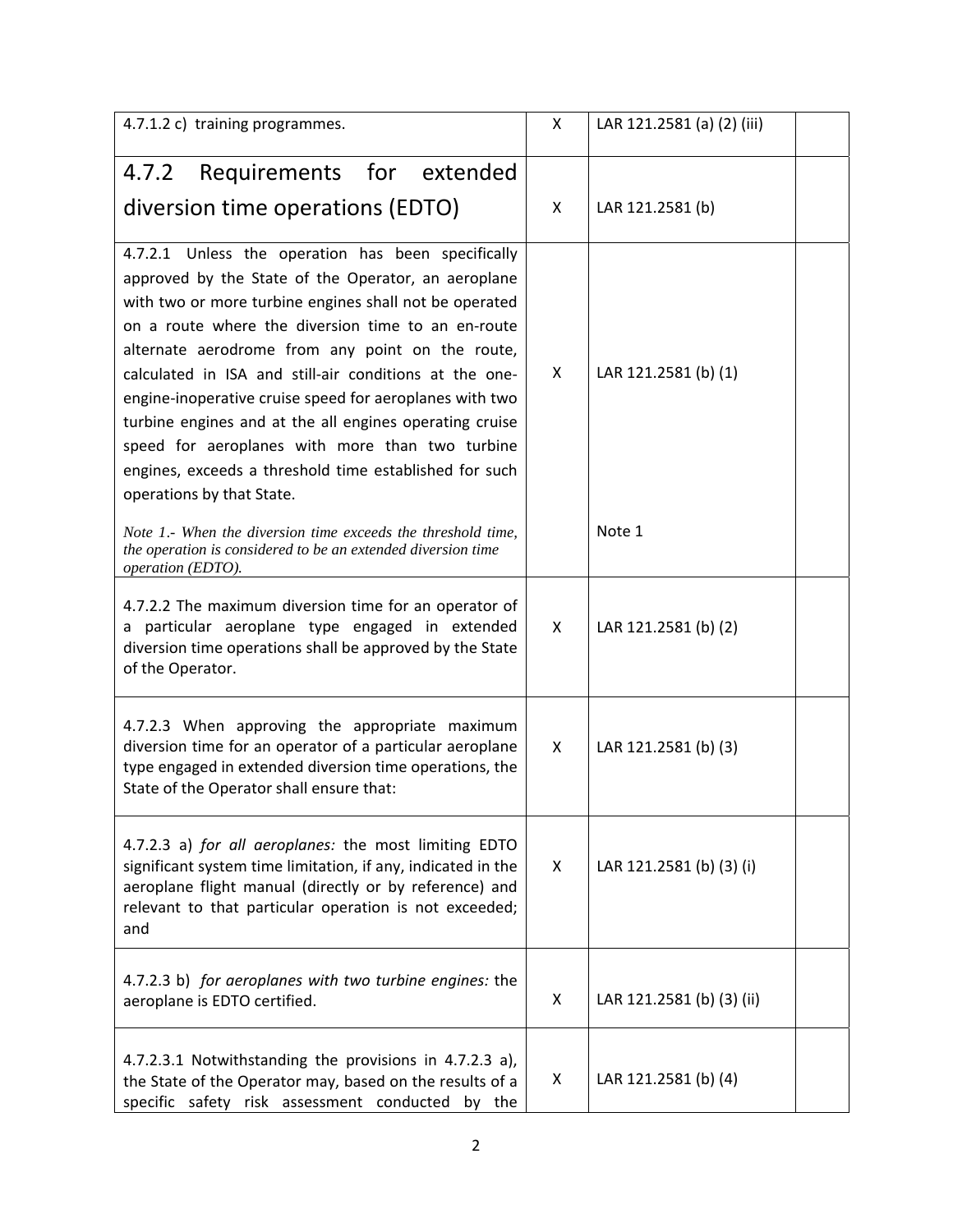| operator which demonstrates how an equivalent level<br>of safety will be maintained, approve operations beyond<br>the time limits of the most time-limited system. The<br>specific safety risk assessment shall include at least the:<br>a)<br>capabilities of the operator;<br>b)<br>overall reliability of the aeroplane;<br>reliability of each time-limited system;<br>c)<br>d)<br>relevant information from the aeroplane<br>manufacturer; and<br>specific mitigation measures.<br>e)                                                                                                                                     |   |                      |  |
|--------------------------------------------------------------------------------------------------------------------------------------------------------------------------------------------------------------------------------------------------------------------------------------------------------------------------------------------------------------------------------------------------------------------------------------------------------------------------------------------------------------------------------------------------------------------------------------------------------------------------------|---|----------------------|--|
| 4.7.2.4 For aeroplanes engaged in EDTO, the additional<br>fuel required by 4.3.6.3 f) 2) shall include the fuel<br>necessary to comply with the EDTO critical fuel scenario<br>as established by the State of the Operator.                                                                                                                                                                                                                                                                                                                                                                                                    | X | LAR 121.2581 (b) (5) |  |
| 4.7.2.5 A flight shall not proceed beyond the threshold<br>time in accordance with 4.7.2.1 unless the identified en-<br>route alternate aerodromes have been re-evaluated for<br>availability and the most up-to-date information<br>indicates that, during the estimated time of use,<br>conditions at those aerodromes will be at or above the<br>operator's established aerodrome operating minima for<br>the operation. If any conditions are identified that<br>would preclude a safe approach and landing at that<br>aerodrome during the estimated time of use, an<br>alternative course of action shall be determined. | X | LAR 121.2581 (b) (6) |  |
| 4.7.2.6 The State of the Operator shall, when approving<br>maximum diversion times for aeroplanes with two<br>turbine engines, ensure that the following are taken into<br>account in providing the overall level of safety intended<br>by the provisions of Annex 8:                                                                                                                                                                                                                                                                                                                                                          | X | LAR 121.2581 (b) (7) |  |
| reliability of the propulsion system;<br>a)<br>airworthiness certification for EDTO of the<br>b)<br>aeroplane type; and<br>EDTO maintenance programme.<br>C)                                                                                                                                                                                                                                                                                                                                                                                                                                                                   |   |                      |  |
| Note 1.- EDTO may be referred to as ETOPS in some<br>documents.                                                                                                                                                                                                                                                                                                                                                                                                                                                                                                                                                                |   |                      |  |
| Note 2.- The Airworthiness Manual (Doc 9760) contains<br>guidance on the level of performance and reliability of<br>aeroplane systems intended by 4.7.2.6, as well as<br>guidance on continuing airworthiness aspects of the<br>requirements of 4.7.2.6.                                                                                                                                                                                                                                                                                                                                                                       |   |                      |  |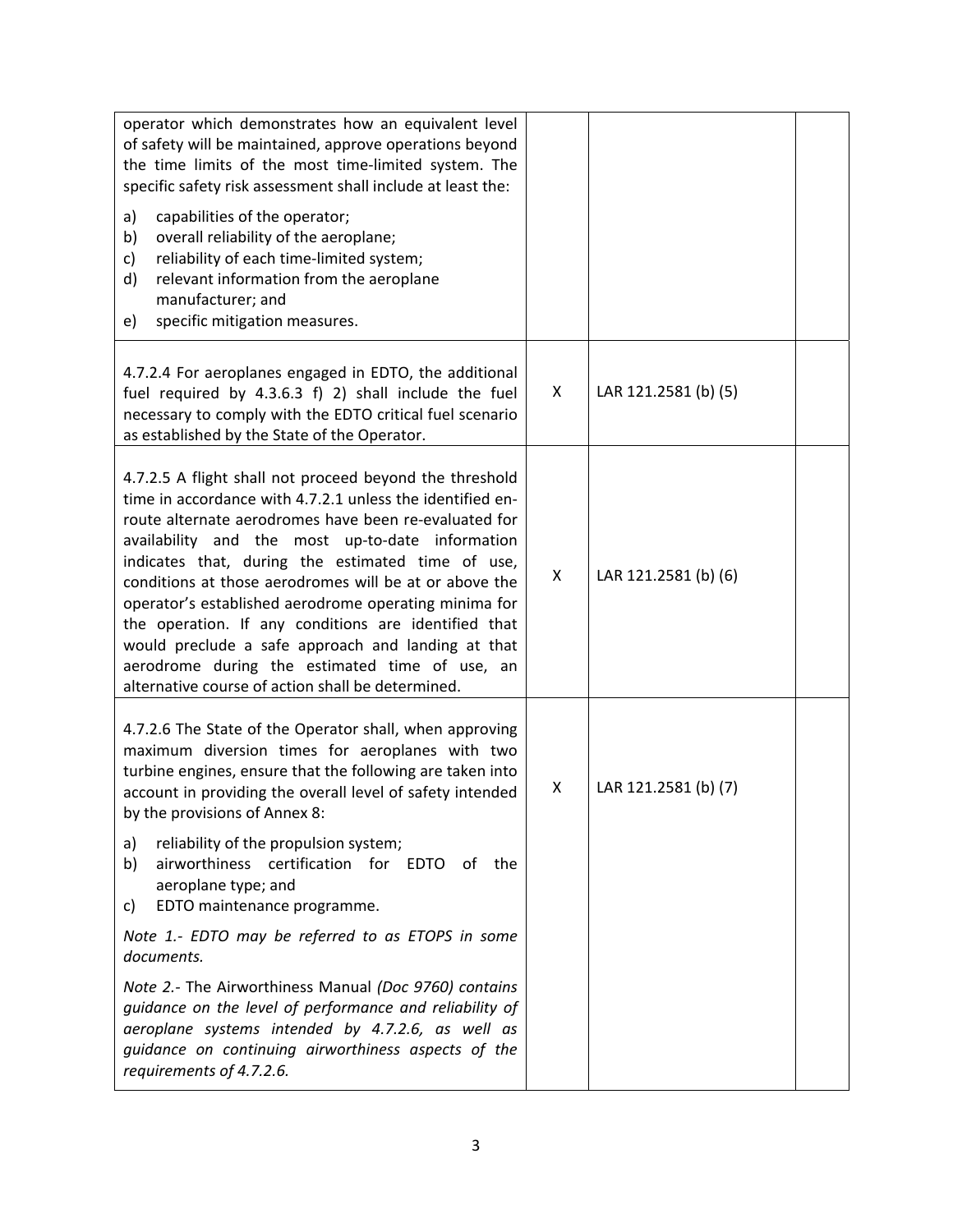| 4.3.4 Alternate aerodromes                                                                                                                                                                                                                                                                                                                 |   |                                      |  |
|--------------------------------------------------------------------------------------------------------------------------------------------------------------------------------------------------------------------------------------------------------------------------------------------------------------------------------------------|---|--------------------------------------|--|
| 4.3.4.1 Take-off alternate aerodrome                                                                                                                                                                                                                                                                                                       |   |                                      |  |
| 4.3.4.1.2 The take-off alternate aerodrome shall be<br>located within the following flight time from the<br>aerodrome of departure:                                                                                                                                                                                                        | X | LAR 121.2575 (b) (3)                 |  |
| c) for aeroplanes engaged in extended diversion time<br>operations (EDTO) where an alternate aerodrome<br>meeting the distance criteria of a) or b) is not available,<br>the first available alternate aerodrome located within<br>the distance of the operator's approved maximum<br>diversion time considering the actual take-off mass. |   |                                      |  |
| 4.3.6 Fuel requirements                                                                                                                                                                                                                                                                                                                    |   |                                      |  |
| 4.3.6.3 The pre-flight calculation of usable fuel required<br>shall include:                                                                                                                                                                                                                                                               |   |                                      |  |
| f) additional fuel, which shall be the supplementary<br>amount of fuel required if the minimum fuel calculated<br>in accordance with $4.3.6.3$ b), c), d) and e) is not<br>sufficient to:                                                                                                                                                  |   |                                      |  |
| 2) allow an aeroplane engaged in EDTO to comply with<br>the EDTO critical fuel scenario as established by the<br>State of the operator;                                                                                                                                                                                                    | X | LAR 121.2645 (c) (6) (ii)            |  |
| 1.2 From 1 January 2006, an operations manual, which<br>may be issued in separate parts corresponding to<br>specific aspects of operations, provided in accordance<br>with Chapter 4, 4.2.3.1 shall be organized with the<br>following structure:                                                                                          |   |                                      |  |
| General;<br>a)<br>Aircraft operating information;<br>b)<br>Areas, routes and aerodromes; and<br>c)<br>d) Training.<br>d)                                                                                                                                                                                                                   | X |                                      |  |
| 2. Contents                                                                                                                                                                                                                                                                                                                                |   |                                      |  |
| The operations manual referred to in 1.1 and 1.2 shall<br>contain at the least the following:                                                                                                                                                                                                                                              |   |                                      |  |
| 2.1.4 Where relevant to the operations, the long-range<br>navigation procedures, engine failure procedure for<br>EDTO and the nomination and utilization of diversion<br>aerodromes.                                                                                                                                                       |   | LAR 121 Appendix J<br>1. i. A. ix. F |  |